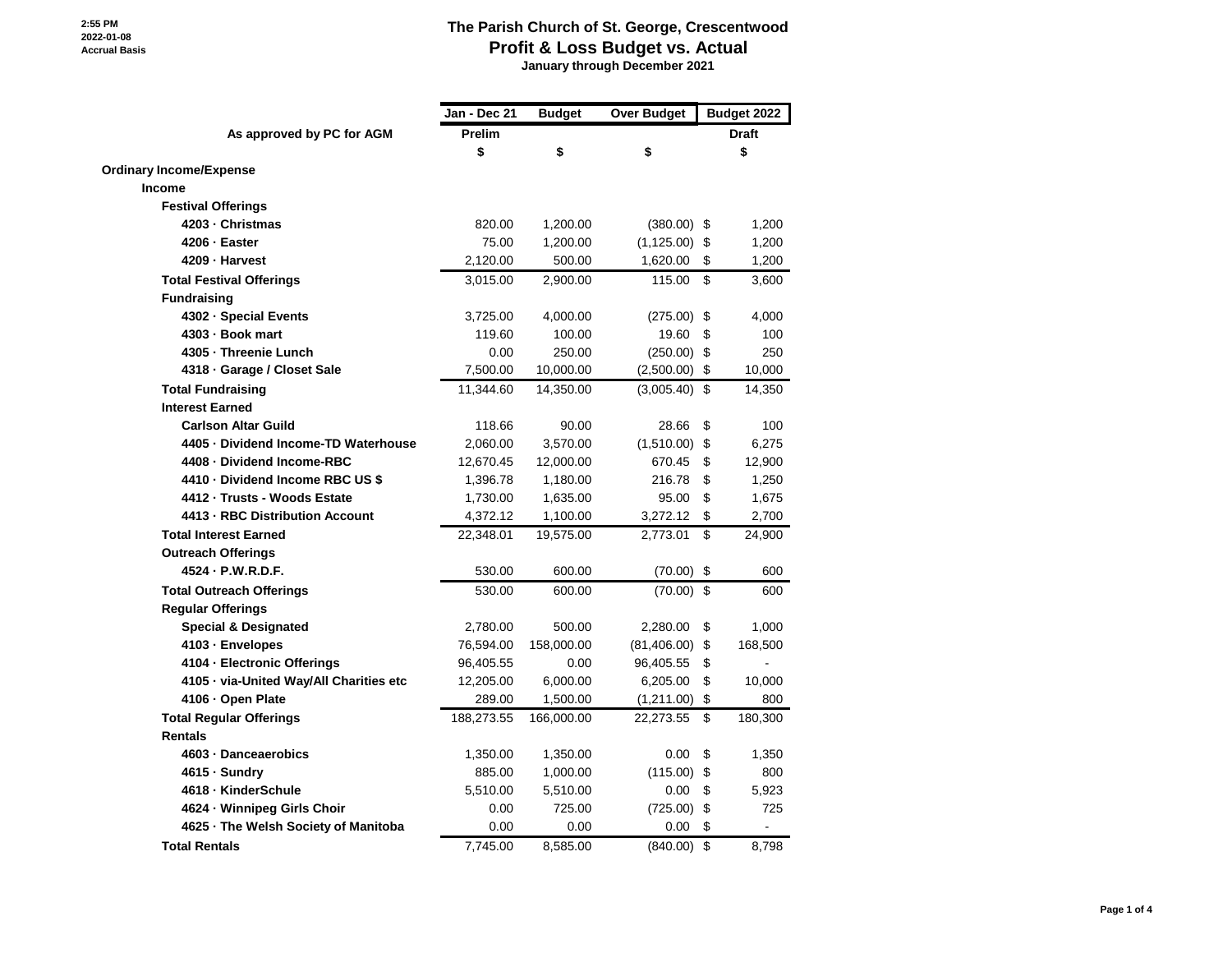**January through December 2021**

|                                      | Jan - Dec 21 | <b>Budget</b> | <b>Over Budget</b> | Budget 2022   |
|--------------------------------------|--------------|---------------|--------------------|---------------|
| 4700 · Miscellaneous Income          |              |               |                    |               |
| 4705 - Coffee                        | 181.30       | 450.00        | (268.70)           | \$<br>250     |
| 4708 - Envelopes Cost                | 55.00        | 40.00         | 15.00              | \$<br>45      |
| 4710 - Photocopying                  | 11.00        |               |                    | \$<br>10      |
| 4714 - Church Literature             | 0.00         | 40.00         | (40.00)            | \$            |
| 4715 - Sundry                        | 33.00        | 0.00          | 33.00              | \$<br>50      |
| 4716 · Calendars                     | 147.00       | 125.00        | 22.00              | \$<br>145     |
| Total 4700 - Miscellaneous Income    | 427.30       | 655.00        | (227.70)           | \$<br>500     |
| <b>Total Income</b>                  | 233,683.46   | 212,665.00    | 21,018.46          | \$<br>233,048 |
| <b>Gross Profit</b>                  | 233,683.46   | 212,665.00    | 21,018.46          | \$<br>233,048 |
| <b>Expense</b>                       |              |               |                    |               |
| Administration                       |              |               |                    |               |
| <b>Admin Assistant Stipend</b>       | 14,833.57    | 16,120.00     | $(1,286.43)$ \$    | 17,680        |
| <b>Admin Relief</b>                  | 0.00         | 900.00        | $(900.00)$ \$      | 600           |
| <b>Advertising</b>                   | 744.70       | 800.00        | (55.30)            | \$<br>800     |
| <b>Archival Supplies</b>             | 0.00         | 0.00          | 0.00               | \$            |
| <b>Audio/Visual System Provision</b> | 2,500.00     | 2,500.00      | 0.00               | \$<br>1,500   |
| <b>Audit Review</b>                  | 3,449.25     | 3,700.00      | (250.75)           | \$<br>3,700   |
| <b>Bank Charges</b>                  | 494.32       | 1,000.00      | $(505.68)$ \$      | 800           |
| <b>Bookkeeping</b>                   | 7,200.00     | 7,200.00      | 0.00               | \$<br>7,459   |
| <b>EOP Service Charges</b>           | 681.60       | 900.00        | $(218.40)$ \$      | 800           |
| <b>Equipment Maintenance</b>         | 0.00         | 250.00        | $(250.00)$ \$      | 250           |
| <b>Equipment Rental</b>              | 2,638.05     | 2,600.00      | 38.05              | \$<br>2,650   |
| <b>Payroll Benefits</b>              | 945.76       | 1,048.00      | $(102.24)$ \$      | 1,075         |
| <b>Photocopier - Copies</b>          | 398.65       | 800.00        | $(401.35)$ \$      | 800           |
| Postage                              | 419.00       | 700.00        | $(281.00)$ \$      | 600           |
| <b>Software</b>                      | 250.00       | 2,500.00      | $(2,250.00)$ \$    | 250           |
| <b>Stationery</b>                    | 1,337.57     | 2,000.00      | $(662.43)$ \$      | 1,500         |
| <b>Sundry Expenses</b>               | 285.25       | 300.00        | $(14.75)$ \$       | 300           |
| <b>Workers' Compensation</b>         | 390.96       | 600.00        | (209.04)           | \$<br>600     |
| <b>Total Administration</b>          | 36,568.68    | 43,918.00     | (7, 349.32)        | \$<br>41,364  |
| <b>Ministry</b>                      |              |               |                    |               |
| <b>Altar Guild</b>                   | 781.10       | 1,000.00      | $(218.90)$ \$      | 1,000         |
| <b>Assistant's Salary</b>            | 18,512.38    | 29,091.00     | $(10,578.62)$ \$   | 2,220         |
| <b>Church Literature</b>             | 0.00         | 100.00        | (100.00)           | \$<br>350     |
| <b>Conferences &amp; Travel</b>      | 138.40       | 525.00        | $(386.60)$ \$      | 525           |
| <b>Continuing Education</b>          | (25.00)      | 550.00        | $(575.00)$ \$      | 550           |
| <b>Discretionary Fund</b>            | 360.96       | 500.00        | $(139.04)$ \$      | 500           |
| <b>Living Allowance Rector's</b>     | 0.00         | 5,333.00      | $(5,333.00)$ \$    | 18,000        |
| <b>Payroll Benefits</b>              | 2.852.91     | 6,588.00      | $(3,735.09)$ \$    | 16,730        |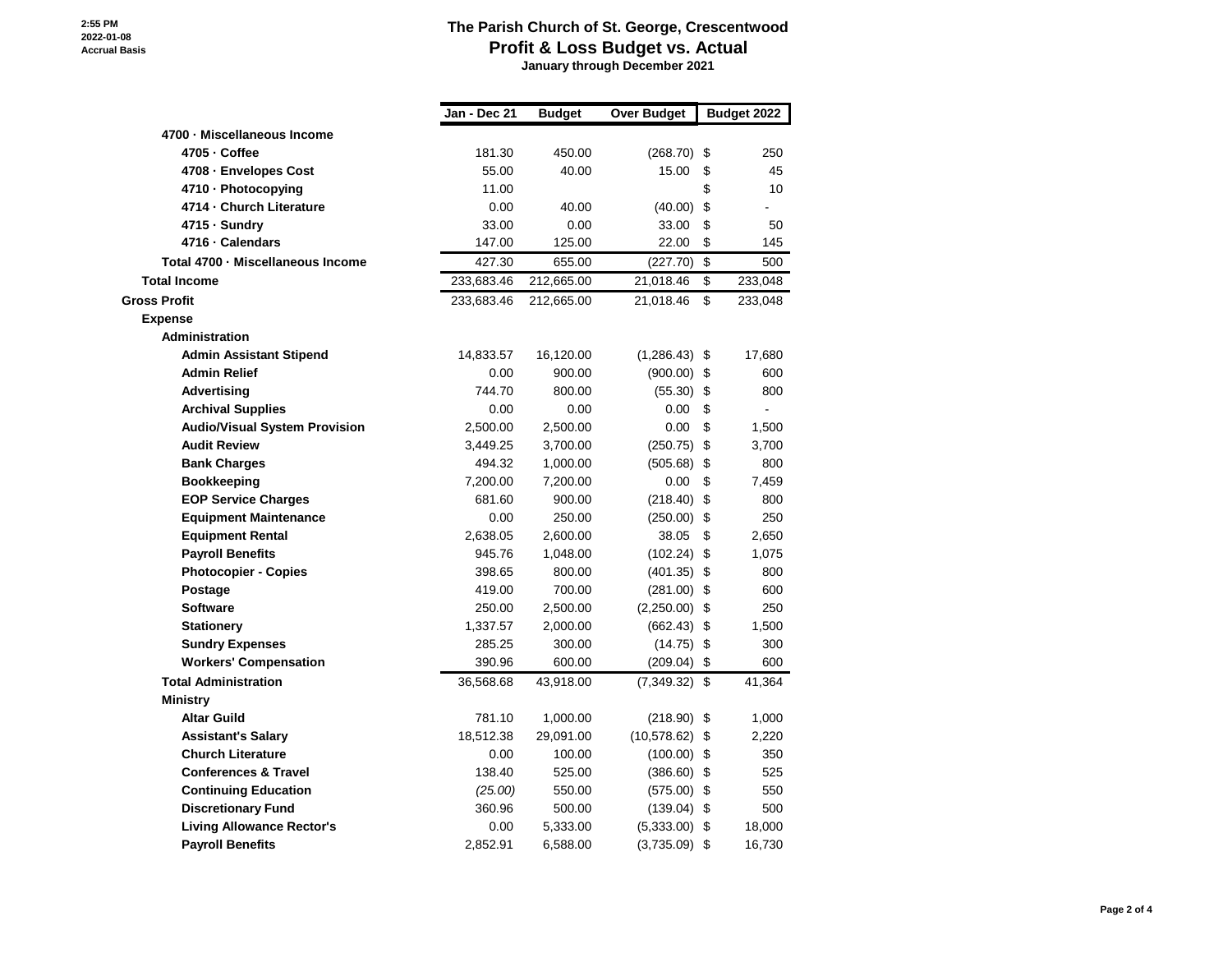**January through December 2021**

|                                       | Jan - Dec 21 | <b>Budget</b> | <b>Over Budget</b> | Budget 2022  |
|---------------------------------------|--------------|---------------|--------------------|--------------|
| <b>Rector's Mileage Allowance</b>     | 1,717.10     | 500.00        | 1,217.10           | \$<br>600    |
| <b>Rector's Stipend</b>               | 22,747.12    | 15,993.00     | 6,754.12           | \$<br>55,766 |
| <b>Relocation</b>                     | 5,000.00     | 5,000.00      | 0.00               | \$<br>1,000  |
| <b>Servers Robes</b>                  | 0.00         | 125.00        | (125.00)           | \$<br>125    |
| Synod                                 | 0.00         | 200.00        | (200.00)           | \$<br>200    |
| <b>Total Ministry</b>                 | 52,084.97    | 65,505.00     | (13, 420.03)       | \$<br>97,566 |
| <b>Music</b>                          |              |               |                    |              |
| <b>Allowances-Boys &amp; Girls</b>    | 1,247.88     | 1,500.00      | (252.12)           | \$<br>2,250  |
| Honorarium                            | 0.00         | 0.00          | 0.00               | \$           |
| <b>Maintenance - Organ</b>            | 940.74       | 1,000.00      | (59.26)            | \$<br>1,000  |
| <b>Maintenance - Piano</b>            | 954.84       | 800.00        | 154.84             | \$<br>1,000  |
| <b>Music Director</b>                 | 18,060.11    | 21,500.00     | (3,439.89)         | \$<br>22,274 |
| <b>Relief Organists&amp;Musicians</b> | 350.00       | 350.00        | 0.00               | \$<br>350    |
| Royal School of Church Music_         | 110.00       | 105.00        | 5.00               | \$<br>115    |
| <b>Total Music</b>                    | 21,663.57    | 25,255.00     | (3,591.43)         | 26,989.00    |
| <b>Outreach Remittances</b>           |              |               |                    |              |
| Apportionment                         | 30,404.04    | 30,404.00     | 0.04               | \$<br>30,526 |
| <b>P.W.R.D.F.</b>                     | 530.00       | 600.00        | (70.00)            | \$<br>600    |
| <b>Total Outreach Remittances</b>     | 30,934.04    | 31,004.00     | $(69.96)$ \$       | 31,126       |
| Program                               |              |               |                    |              |
| <b>Christian Education- Adult</b>     | 0.00         | 250.00        | (250.00)           | \$<br>200    |
| <b>Christian Education - Children</b> | 565.38       | 450.00        | 115.38             | \$<br>600    |
| Coffee                                | 348.83       | 260.00        | 88.83              | \$<br>350    |
| <b>Decorations</b>                    | 280.41       | 250.00        | 30.41              | \$<br>250    |
| <b>Food Supplies</b>                  | 66.99        | 500.00        | (433.01)           | \$<br>300    |
| <b>Pastoral Care Exp</b>              | 0.00         | 50.00         | (50.00)            | \$<br>50     |
| <b>Strategy Implementation</b>        | 1,676.53     |               |                    | \$<br>1,750  |
| <b>Sunday School Superintendant</b>   | 6,600.23     | 6,200.00      | 400.23             | \$<br>6,600  |
| <b>Total Program</b>                  | 9,538.37     | 7,960.00      | 1,578.37           | \$<br>10,100 |
| <b>Property</b>                       |              |               |                    |              |
| <b>Boiler Contract-daily checks</b>   | 5,119.15     | 5,936.00      | (816.85)           | \$<br>6,000  |
| <b>Boiler Inspection</b>              | 485.00       | 485.00        | 0.00               | \$<br>500    |
| <b>Church Kitchen Supplies</b>        | 0.00         | 100.00        | (100.00)           | \$<br>100    |
| <b>Cleaning Supplies</b>              | 0.00         | 150.00        | (150.00)           | \$<br>150    |
| <b>General Maintenance</b>            | 11,168.61    | 16,000.00     | (4,831.39)         | \$<br>13,000 |
| Honoraria                             | 0.00         | 0.00          | 0.00               | \$           |
| <b>Insurance - Property</b>           | 12,255.97    | 10,790.00     | 1,465.97           | \$<br>13,300 |
| <b>Payroll Benefits Verger</b>        | 3,958.03     | 3,990.00      | (31.97)            | \$<br>4,020  |
| <b>Pest Control</b>                   | 1,107.00     | 1,350.00      | (243.00)           | \$<br>1,150  |
| <b>Relief Stipend</b>                 | 0.00         | 100.00        | $(100.00)$ \$      | 100          |